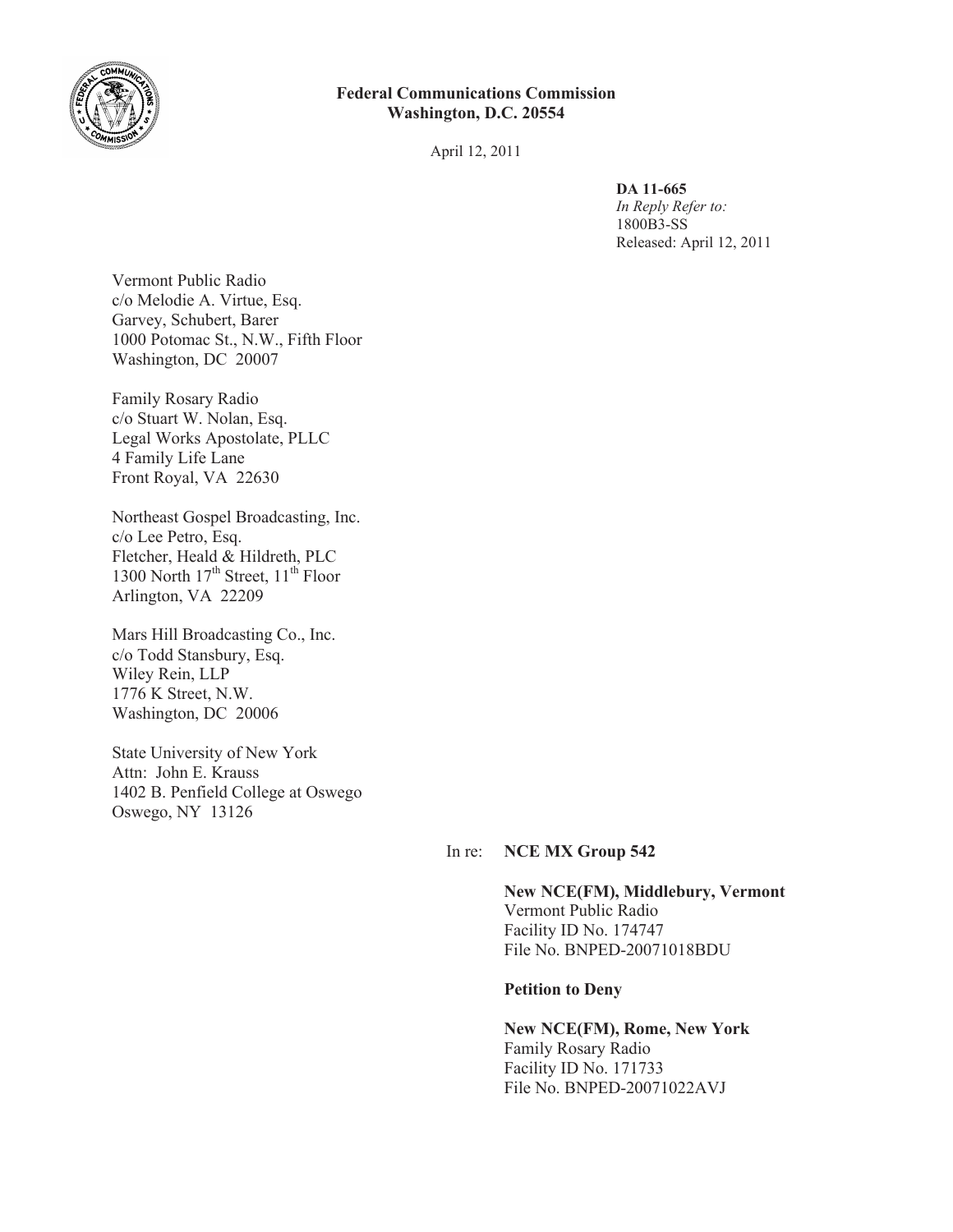## **New NCE(FM), Boonville, New York**

Mars Hill Broadcasting Co., Inc. Facility ID No. 174416 File No. BNPED-20071022AKS

### **New NCE(FM), Old Forge, New York**

Northeast Gospel Broadcasting, Inc. Facility ID No. 172537 File No. BNPED-20071012ABI

### **New NCE(FM), Prospect, New York**

State University of New York Facility ID No. 175803 File No. BNPED-20071018AES

#### **Joint Petition for Reconsideration**

Dear Applicants:

We have before us: (1) the referenced application of Vermont Public Radio ("VPR") for a new noncommercial educational ("NCE") FM station to operate on Channel 206 at Middlebury, Vermont (the "VPR Middlebury Application");<sup>1</sup> (2) the referenced application of Family Rosary Radio ("Family") for a new NCE FM station also to operate on Channel 206 at Rome, New York (the "Family Application"); (3) a Petition to Deny (the "Petition") the VPR Middlebury Application filed on November 29, 2010, by Family;<sup>2</sup> and (4) a Joint Petition for Reconsideration (the "Joint Petition") filed on January 10, 2011, by Family, Mars Hill Broadcasting Co., Inc. ("Mars") and Northeast Gospel Broadcasting, Inc. ("NGB") directed against the Media Bureau's (the "Bureau") dismissal of the referenced applications of Mars, NGB, and State University of New York ("SUNY").<sup>3</sup> For the reasons set forth below, we deny the Petition; grant the Joint Petition to the extent indicated and dismiss it in all other respects; grant the VPR Middlebury Application; and dismiss the Family Application.

**Background**. VPR and Family submitted their applications during the October 2007 NCE filing window. On October 9, 2008, the Bureau issued a Public Notice that grouped these and 22 other applications<sup>4</sup> into NCE MX Group 542.<sup>5</sup> Pursuant to established procedures,  $6$  on October 28, 2010, the

<sup>3</sup> Although the Joint Petition references in its caption the SUNY application, SUNY does not appear to be a signatory to the pleading.

<sup>&</sup>lt;sup>1</sup> We note that VPR also filed applications during the 2007 filing window for new NCE stations to operate on Channels 202, 205, 207, 211, 213, 215, and 216 in Vermont.

<sup>2</sup> VPR filed an Opposition on December 13, 2010.

<sup>4</sup> VPR (File Nos. BNPED-20071018BBU, 20071018BCA, 20071018BCH, and 20071018BDR), NGB (File No. BNPED-20071012ABI), SUNY (File No. BNPED-20071018AES), Mars (File No. BNPED-20071022AKS), Foothills Public Radio, Inc. (File No. BNPED-20071022BVI), Ho.ly, Inc. (File Nos. BNPED-20071022ANW and 20071022ANY), Bangor Baptist Church (File No. BNPED-20071012AKC), Christian Ministries, Inc. (File Nos. BNPED-20071012ASX and 20071012ASZ), Wilbur Gospel Communications and Foundation (File No. BNPED-20071015AEZ), Onion River Community Access Media, Inc. (File No. BNPED-20071017AJV), Radio America Media, Corp. (File No. BNPED-20071018AJQ), David Coddette, Board of Trustees, Vermont State College (File No. BMJPED-20071019ACQ), Bridgebuilders International Leadership Network (File No. BNPED-20071019ANA), WAMC (File No. BNPED-20071019ATB), Champlain Music Appreciation Study, Inc. (File No. BNPED-20071022ANH), Bristol Radio, Inc. (File No. BNPED-20071022BAU), and NC Friends Broadcasting, Inc. (File No. BNPED-20071022BOL). Each of these applications was dismissed by the staff on December 6, 2010. *See Broadcast Actions*, Public Notice, Report No. 47379 (rel. Dec. 9, 2010).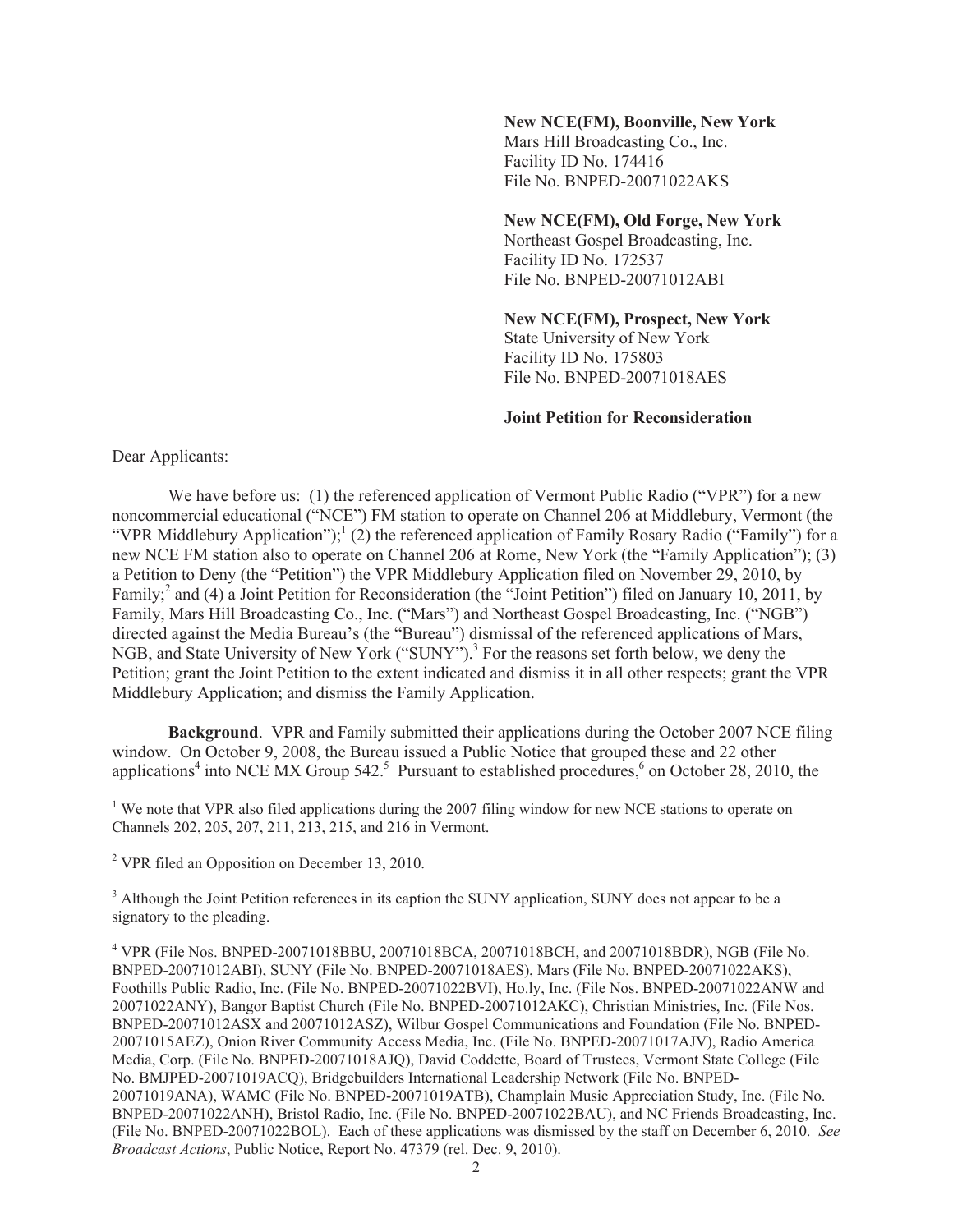Bureau identified VPR as the tentative selectee in NCE MX Group 542, accepted the VPR Middlebury Application for filing, and set a 30-day period for filing petitions to deny.<sup>7</sup> Family timely filed its Petition on November 29, 2010.

The VPR Middlebury Application was tentatively selected because it would provide a combined first and second NCE service to  $46,746$  people.<sup>8</sup> The VPR Middlebury Application would provide new NCE service to at least 5,000 more people than each of the proposals in NCE MX Group 542 to serve other communities, thus giving VPR a dispositive fair distribution preference under Section 307(b) of the Communications Act of 1934, as amended (the "Act").<sup>9</sup> Subsequent to the filing of the VPR Middlebury Application, VPR received a construction permit from the 2007 filing window for a new NCE station to serve Middlebury, Vermont, on Channel 211. This station is now operating as  $WOXM(FM)$ <sup>10</sup>

In its Petition, $11$  Family argues that because WOXM(FM) provides new NCE service to the same community of license proposed to be served by the VPR Middlebury Application, that application is not eligible for a fair distribution preference and should be evaluated under a point system analysis.<sup>12</sup> Supported by a sworn declaration made by Family's technical consultant, $^{13}$  Family contends that VPR has claimed eligibility for a fair distribution preference based on service to areas which subsequently began to receive service from VPR's WOXM(FM). Family argues that VPR's failure to amend its fair distribution claims to report the grant of a permit for Channel 211 "has occasioned an erroneous result in the FCC Analysis."<sup>14</sup> It maintains that because the adjusted fair distribution claims in the VPR Middlebury Application now brings the total combined first and second NCE service to within 5,000 persons from the number proposed in the competing application of VPR for a facility on Channel 202,<sup>15</sup> this matter must be

7 *See Comparative Consideration of 9 Groups of Mutually Exclusive Applications for Permits to Construct New or Modified Noncommercial Educational FM Stations Filed in October 2007 Window*, Memorandum Opinion and Order, 25 FCC Rcd 15134 (MB rel. Oct. 28, 2010) ("*Tentative Selectee Order*").

<sup>8</sup> Specifically, the VPR Middlebury application proposed 9,336 first service; 37,410 second service.

9 47 U.S.C. § 307(b); *see also* 47 C.F.R. § 73.7002.

<sup>10</sup> *See* File No. BNPED-20071018BDO. The staff granted VPR a permit to construct this station on August 7, 2008. *See Broadcast Actions*, Public Notice, Report No. 46798 (rel. Aug. 12, 2008).

<sup>11</sup> Family has standing as a competing applicant in this mutually-exclusive NCE group. *See FCC v. Sanders Brothers Radio Station,* 309 U.S. 470 (1940).

 $12$  Petition at 4.

<sup>13</sup> *See* Declaration of Stephen Gajdosik, Petition at Exhibit A.

 $14$  Petition at 4.

<sup>15</sup> *See* File No. BNPED 2007-1018BDR. The staff dismissed this application on December 6, 2010. *See also* n.3, *supra.*

<sup>5</sup> *See Media Bureau Identifies Groups of Mutually Exclusive Applications*, Public Notice, 23 FCC Rcd 9508 (MB 2008).

<sup>6</sup> *See* 47 C.F.R. § 73.7003 (point system selection procedures); *see also Reexamination of the Comparative Standards for Noncommercial Educational Applicants*, Report and Order, 15 FCC Rcd 7386 (2000) ("*NCE Comparative Order*"); Memorandum Opinion and Order, 16 FCC Rcd 5074, 5105 (2001) ("*NCE Comparative MO&O*"), *rev'd in part on other grounds, NPR v. FCC*, 254 F.3d 226 (D.C. Cir. 2001).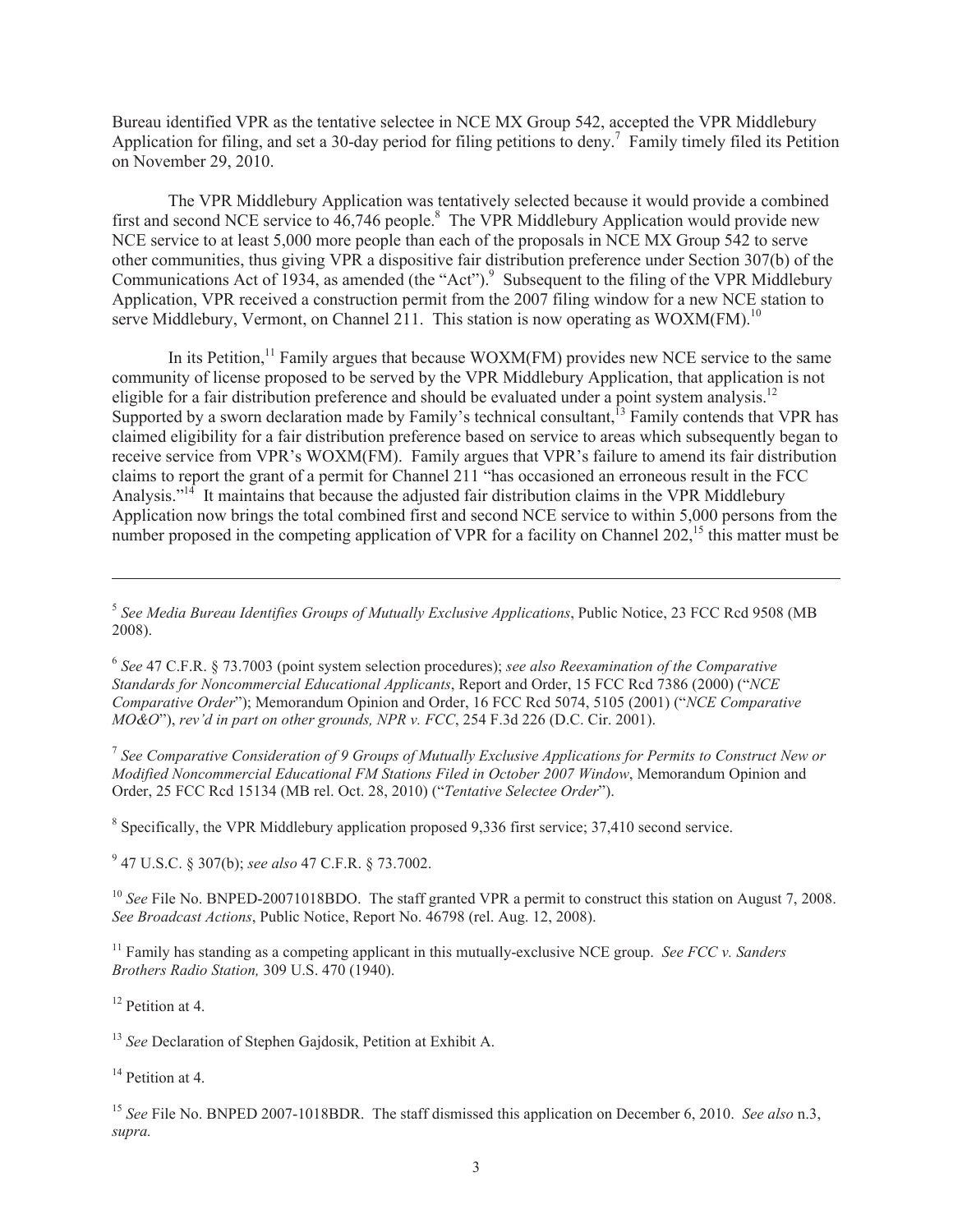referred to the Commission for a comparative analysis of the point claims of the applicants.<sup>16</sup> Accordingly, Family argues, the VPR Middlebury Application should not be granted based on a Section 307(b) superiority that does not exist.<sup>17</sup>

In its Opposition, VPR argues that Family's argument is meritless. VPR contends that when the Commission adopted the comparative standards for NCE applicants, the Commission anticipated that new service grants might be made after the filing window and provided that the Section 307(b) analysis should be made based on data current as of the close of the filing window.<sup>18</sup> VPR argues that it is thus entitled to the dispositive Section 307(b) credit that it received and that it was not required to amend the VPR Middlebury Application to reduce its proposed first and second NCE service claims.<sup>19</sup> VPR argues that the Bureau's decision is correct.<sup>20</sup>

In the Joint Petition, Mars, NGB, and Family (the "Petitioners"), argue that the applications of Mars, NGB and SUNY ("Competing Applications") should be reinstated "unless and until a [construction] permit is in fact awarded to . . . [VPR]."<sup>21</sup> Further, Petitioners contend that the dismissals are premature in that they preclude "the possibility of a settlement agreement" $^{22}$  among the Petitioners and SUNY in the event that the Petition's challenge to VPR's tentative selectee status prevails.<sup>23</sup>

**Discussion.** *The Petition*. Section 309(d)(1) of the Act<sup>24</sup> provides that any party in interest may file a petition to deny an application. In order to assess the merits of a petition to deny, a two-step analysis is required.<sup>25</sup> First, the petition must make specific allegations of fact sufficient to demonstrate that the petitioner is a party in interest and that a grant of the application would be *prima facie* inconsistent with the public interest, convenience, and necessity.<sup>26</sup> This threshold determination is made by evaluating the petition and the supporting affidavits. If the petition meets this threshold requirement, the Commission must then examine all of the material before it to determine whether there is a substantial and material question of fact calling for further inquiry and requiring resolution in a hearing.<sup>27</sup> If no such question is raised, the Commission will deny the petition and grant the application if it concludes that such grant otherwise serves the public interest, convenience, and necessity. Using this standard, we consider Family's allegations in the Petition.

<sup>19</sup> *Id.* at 3.

<sup>20</sup> *Id.*

 $^{22}$  We note that Commission records indicate that no settlement agreement has been filed in NCE MX Group 542.

<sup>23</sup> *Id*. at 2.

 $24$  47 U.S.C. § 309(d)(1).

 $27$  47 U.S.C. § 309(d)(2).

<sup>&</sup>lt;sup>16</sup> Petition 5.

<sup>17</sup> *Id*. at 3.

<sup>&</sup>lt;sup>18</sup> Opposition at 2.

<sup>21</sup> Joint Petition at 1.

<sup>25</sup> *See, e.g., Artistic Media Partners, Inc.*, Letter, 22 FCC Rcd 18676, 18676 (MB 2007).

<sup>26</sup> *See id.*; *Astroline Communications Co. v. FCC*, 857 F.2d 1556, 1561 (D.C. Cir. 1988).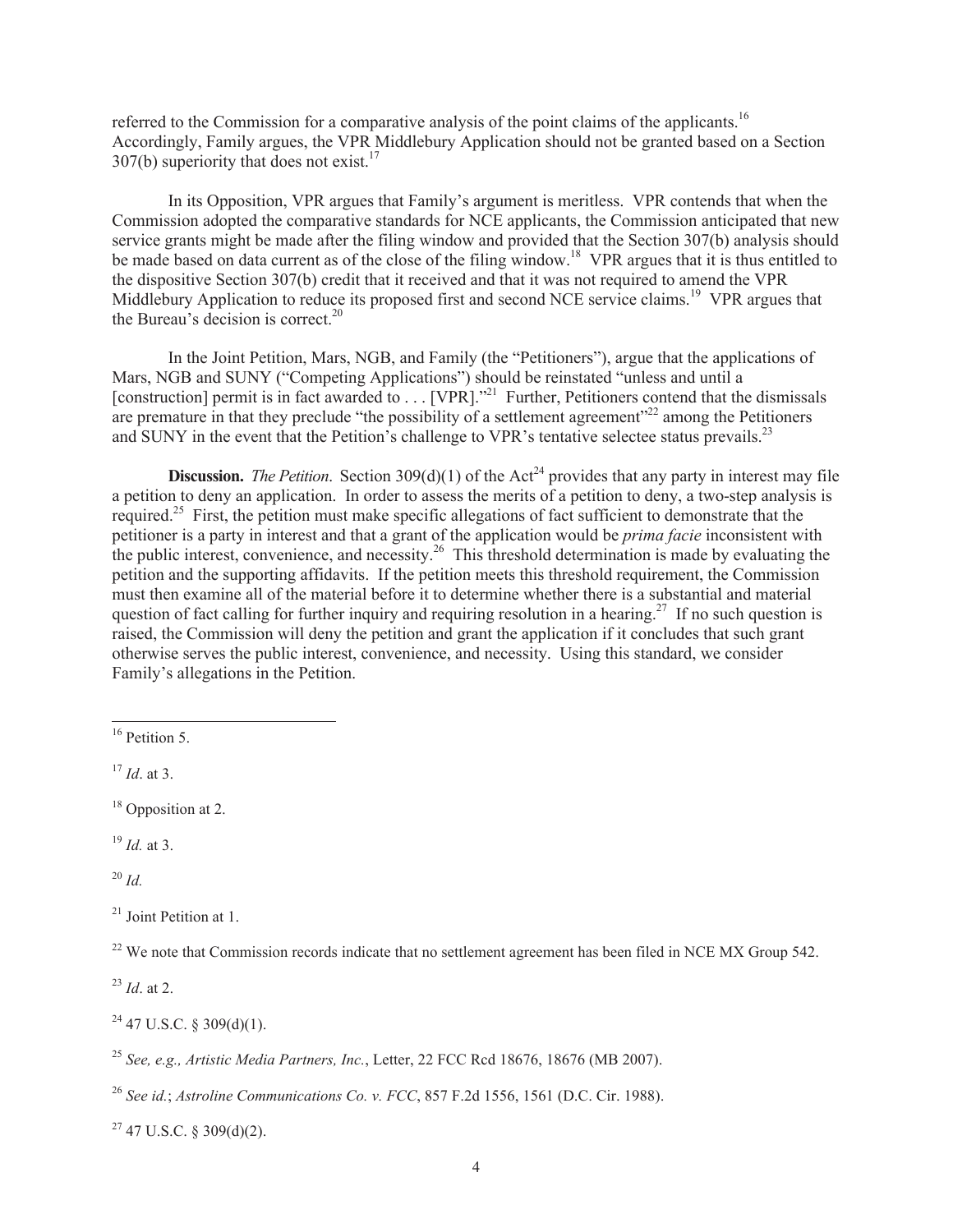The Commission has determined that when applicants report population and other stations serving an area, as they do for fair distribution purposes under Section 307(b), they should use the data that is the most current at the close of any filing window.<sup>28</sup> It found that it is inevitable that there will be shifts in population and in number of services authorized in a region between close of a window and the time the staff acts on an application.<sup>29</sup> However, the Commission decided that such inevitable changes will not reduce an applicant's standing, and thus, the Commission will not require such applicants to notify it if these expected changes occur after the close of the window.<sup>30</sup> Subsequent shifts in population or number of services, therefore, do not adversely impact the fair distribution comparison.<sup>31</sup> Of overall concern in this area is for the staff to compare applications that use the same data.<sup>32</sup> Reliance on information as of the close of the window ensures that applicants have essentially a common reference date.<sup>33</sup> Thus, we will not consider the effect of the WOXM(FM) grant on VPR's comparative position *vis-à-vis* the Commission's fair distribution criteria.<sup>34</sup> Finally, because the Commission has decided not to consider post-filing window changes in population and service in its fair distribution analyses, VPR was not required to amend the VPR Middlebury Application to reflect the grant of the WOXM(FM) application or assess its effect on VPR's eligibility for a fair distribution.

*The Joint Petition*. With respect to the Joint Petition, reconsideration is appropriate only where the petitioner either demonstrates a material error or omission in the underlying order or raises additional facts not known or not existing until after the petitioner's last opportunity to present such matters.<sup>35</sup> A petition for reconsideration that reiterates arguments that were previously considered and rejected will be denied.<sup>36</sup>

In this case, we had not ruled on the Petition and therefore had not made a finding that there was "no substantial and material question concerning the grantability of the tentative selectee's application"

<sup>29</sup> *Id*.

<sup>30</sup> *Id.*

<sup>31</sup> See NCE Comparative MO&O, 16 FCC Rcd at 5082-83 (Commission generally uses applicant's characteristics at the time of filing, establishing a "snap shot").

<sup>32</sup> *Id.*

<sup>33</sup> *Id.*

<sup>34</sup> We note that an attachment to a 2004 Bureau *Public Notice* appears to require that an applicant amend its application to report a "less favorable position" with respect to population coverage and fair distribution analysis when it both amends its technical proposal *and* is the licensee of a new NCE station in the area. *See Section 1.65 Amendment Deadline Established for Noncommercial Educational FM and FM Translator Station Applicants,*  Public Notice, 19 FCC Rcd 24740, 24743 (MB 2004), Attachment 1, Example 4. To the extent that this *Public Notice* can be read to imply that an applicant will need to amend to report a less favorable comparative position solely on the basis of the subsequent grant of one of the applicant's other applications serving the same area as the pending application, such a reading is inconsistent with the explicit Commission pronouncement that changes in population and the number of available services subsequent to the close of the filing window are not to be considered in fair distribution analysis.

<sup>35</sup> *See* 47 C.F.R. § 1.106(c), (d); *see also WWIZ, Inc.,* Memorandum Opinion and Order, 37 FCC 685, 686 (1964) ("*WWIZ*"), *aff'd sub. nom. Lorain Journal Co. v. FCC,* 351 F.2d 824 (D.C. Cir. 1965), *cert. denied,* 383 U.S. 967 (1966).

<sup>36</sup> *See WWIZ,* 37 FCC at 686.

<sup>28</sup> *See NCE Comparative MO&O,* 16 FCC Rcd at 5083.